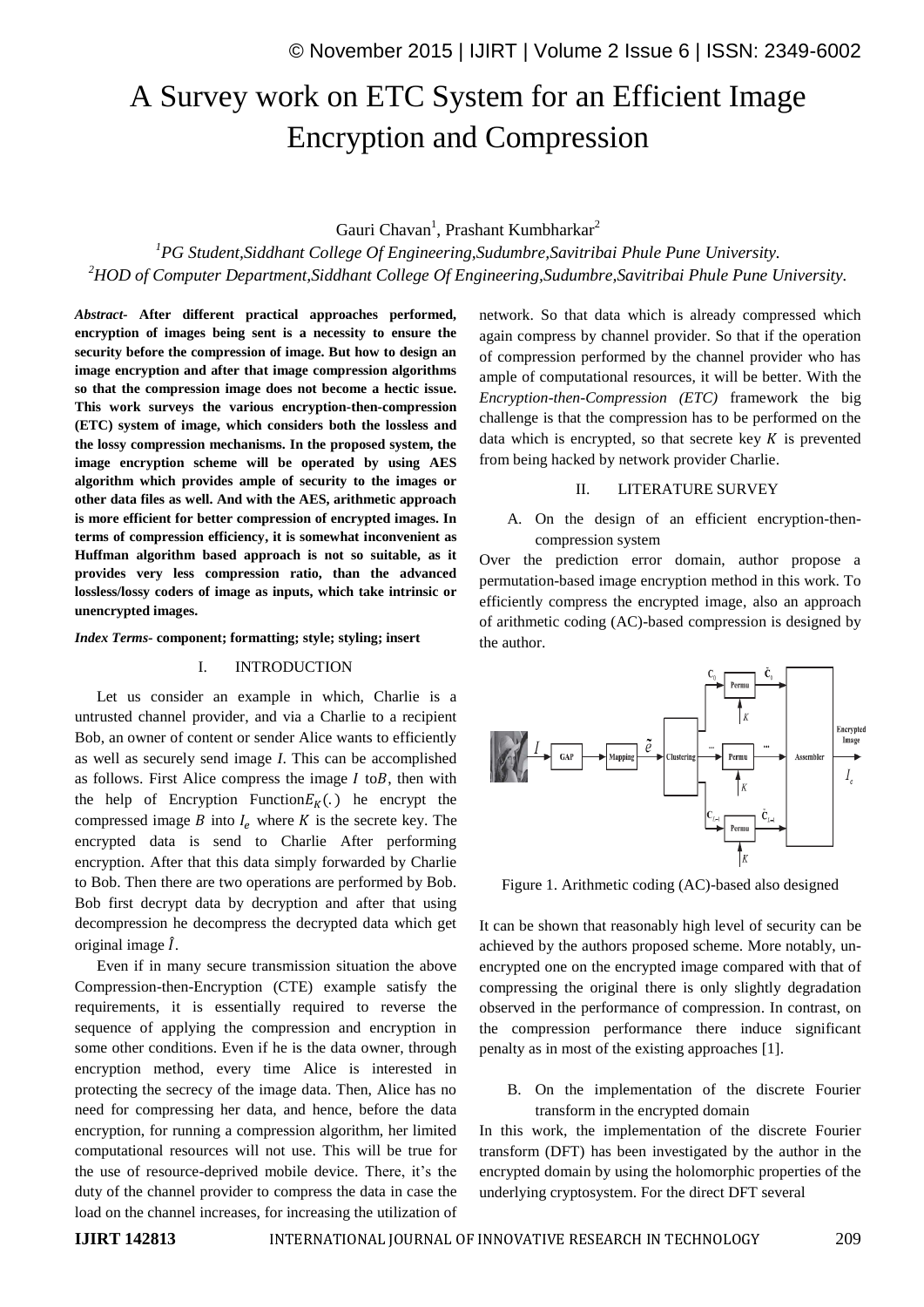

Figure 2. Block diagram for the encryption process using **DFT** 



Figure 3. Block diagram for decryption process using DFT

important issues are considered: the fast Fourier algorithms, of the radix-2 and the radix-4 including the maximum size of the sequence and the error analysis that can be transformed. Computational complexity analyses and comparisons also provide by us. The results show that for an encrypted domain implementation there is best suited the radix-4 fast Fourier transform in the proposed scenarios [2].

C. Encrypted domain DCT based on homomorphic cryptosystems

In this work, the Discrete Cosine Transform (DCT) application consider by author by using an appropriate homomorphic cryptosystem to images encrypted. An s.p.e.d. by defining a convenient signal model 1-dimensional DCT is obtained and by using separable processing of rows as well as columns is extended to the 2-dimensional case.



Figure 4. Block diagram of s.p.e.d. fast DCT

By the cryptosystem the bounds imposed on the size of the DCT and the derivation of the arithmetic precision, the direct DCT algorithm as well as its fast versions are consider.



Figure 5. Secure watermark embedding scenario.

To block-based DCT (BDCT) the particular attention is given, to different image blocks by the s.p.e.d. DCT parallel application with emphasis on the computational burden lowering possibility [3].

D. Composite signal representation for fast and storage-efficient processing of encrypted signals



Figure 6. Non-separable data hiding in encrypted image

In this work, because of the cryptosystems operating use on algebraic structures which is very large to the encrypted representation of signals to pass from the plaintext, author consider the data expansion required. A number of signal samples pack together is allow us by a general composite signal representation and as a unique sample process them is proposed. On encrypted signals via parallel processing to speed up linear operations is permits us by the proposed representation and for the reducing the encrypted signals size [4].



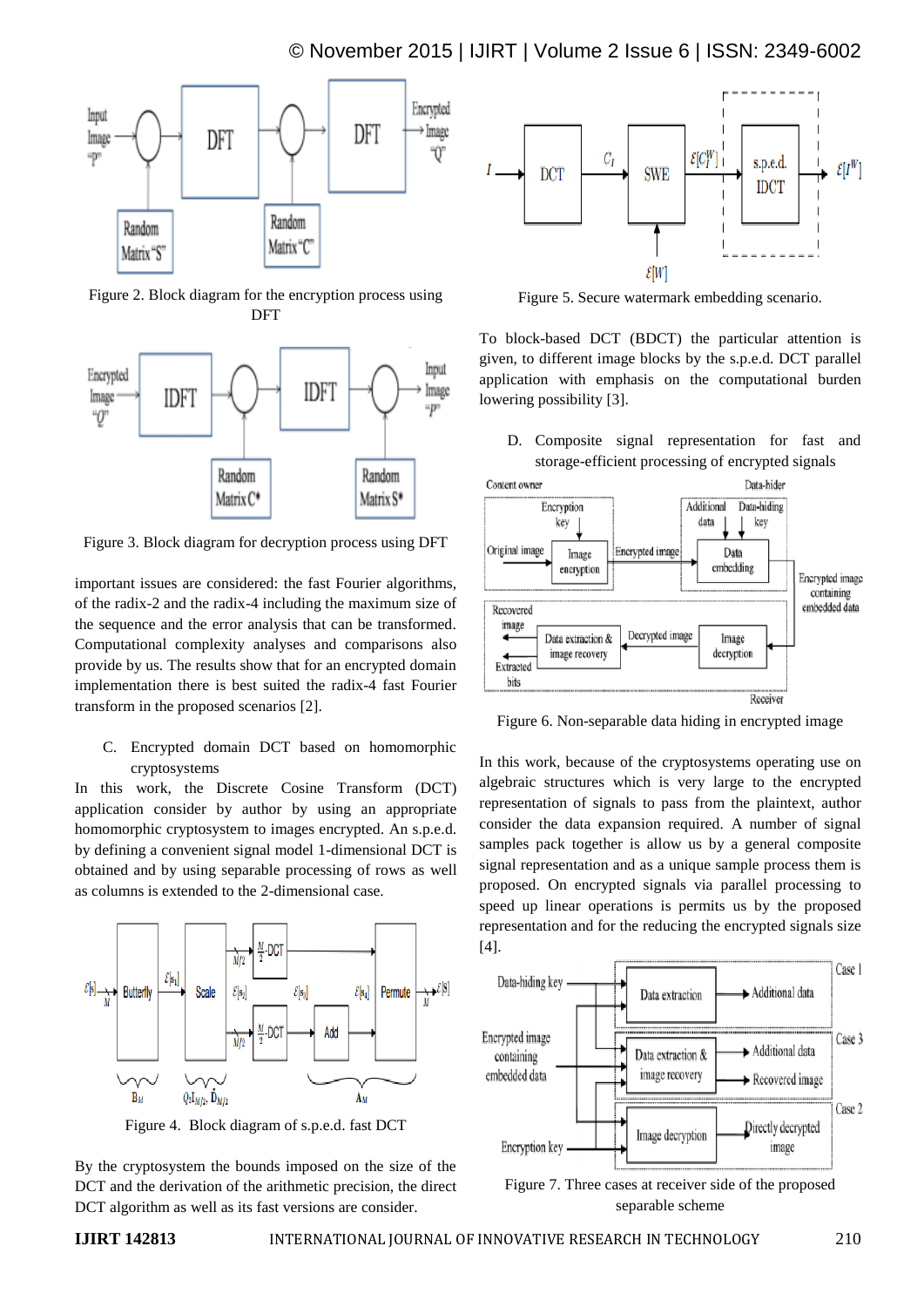## E. On compressing encrypted data



Figure 8. Compression preceding encryption

In this work, without either the information-theoretic security or compromising the compression efficiency we are first encrypting and after that compressing. Although counterintuitive, with side information principles through the use of coding that show surprisingly by us, without loss of efficiency of either optimal coding or perfect secrecy in some settings of interest this reversal of order is indeed possible.



Figure 9. Encryption subsequent to compression

Where compression precedes encryption our scheme requires in the encryption key there was no more randomness than the conventional system is shown that in certain scenarios by us. For proving the theoretical feasibility a system which implements encrypted data compression also describe this reversal of operations additionally [5].

F. On compression of data encrypted with block ciphers



With block ciphers like Advanced Encryption Standard (AES) this work investigates compression of data encrypted. It is shown that without knowledge of the secret key such data can be feasibly compressed. In various chaining modes block ciphers operating are considered and it is shown without compromising security of the encryption scheme, how compression can be achieved.



Figure 11. Joint decryption and decoding

Further, to the practical compressibility of block ciphers it is shown that a fundamental limitation are exist there when no chaining is used between blocks. For practical code constructions there used some performance results to compress binary sources are presented [6].

G. Lossless compression of encrypted grey-level and color images



Figure 12: Scheme to compress encrypted images